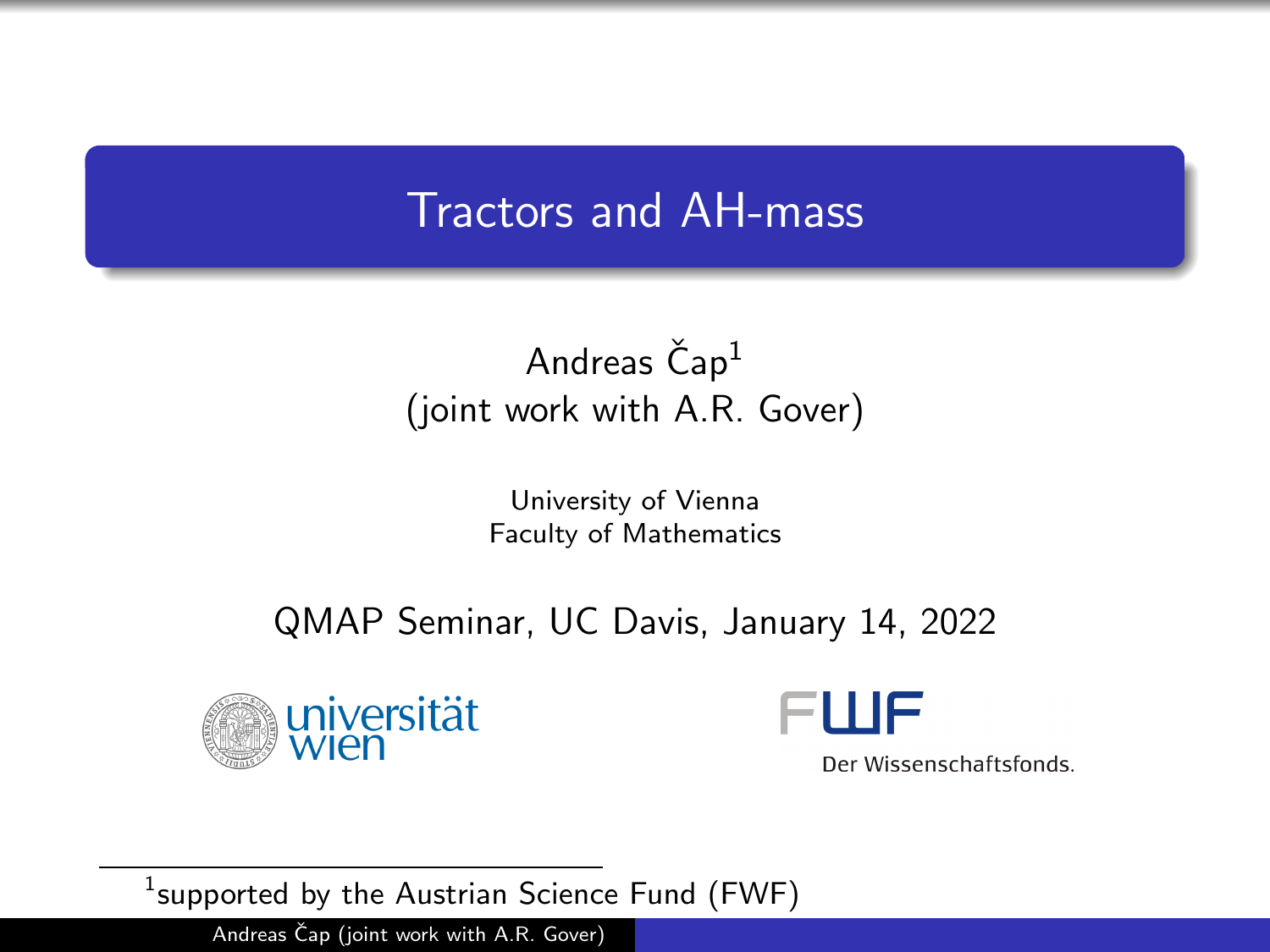# The classical concept of mass

- Asymptotically Euclidean (AE) and hyperbolic (AH) Riemannian manifolds are defined via charts at infinity. These have values in in  $E^n \setminus K$  respectively  $\mathcal{H}^n \setminus K$ , where  $K$  is compact, and the metric is assumed to be asymptotic to the standard metric in an appropriate sense.
- In the AE case, the ADM-mass is a number that is defined as the limit  $r \to \infty$  of an integral of a coordinate expression over the sphere of radius r.
- In the AH-setting, one associates a mass integral to each solution of the KID (Killing initial data) equation. This leads to a "mass" which is a vector in  $\mathbb{R}^{(n,1)}.$
- The geometric nature of mass, i.e. independence the of the choice of chart at infinity is very surprising and difficult to prove.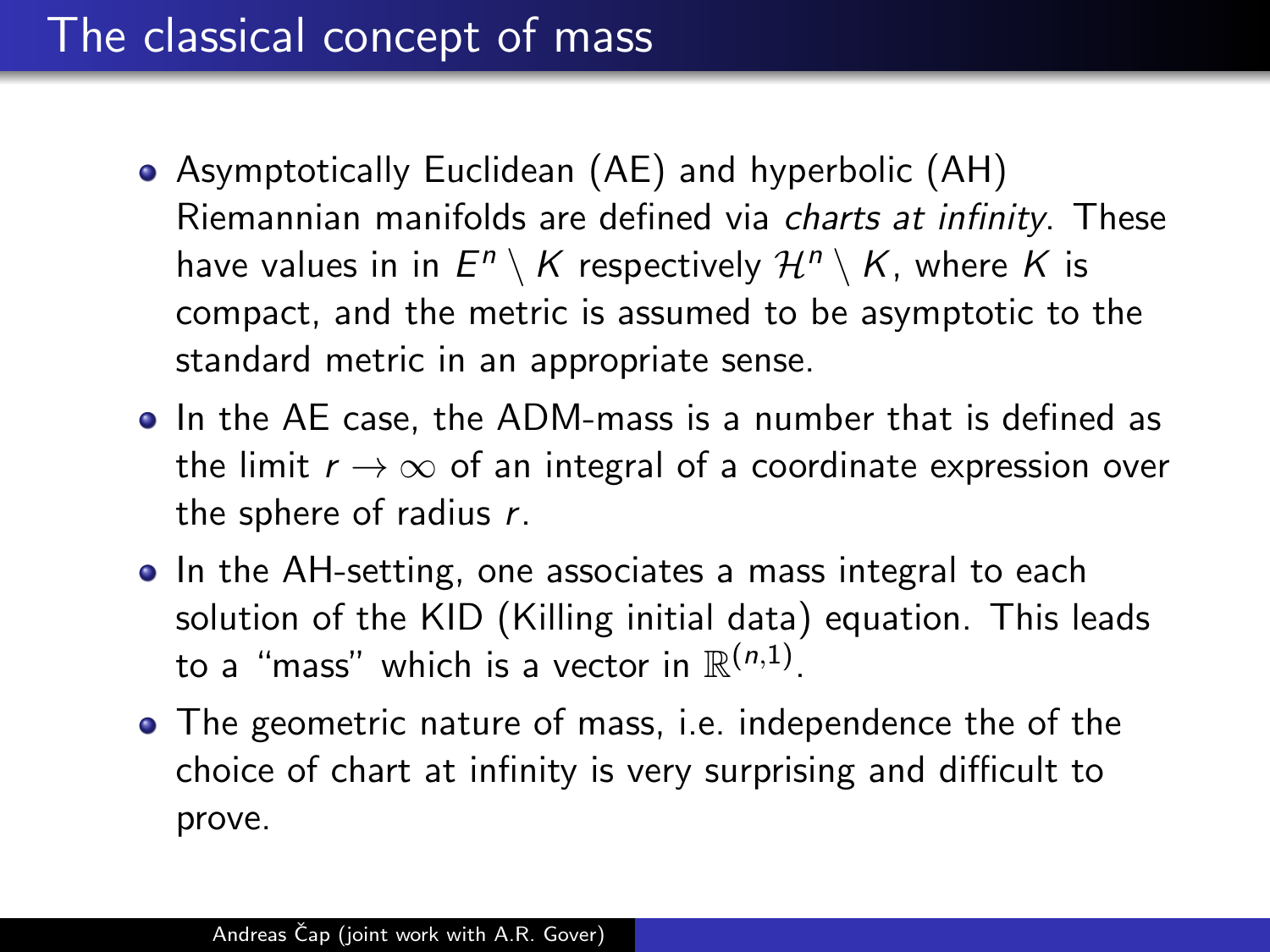# Our approach to mass-like invariants

- $\bullet$  We work on a general manifold  $\overline{M}$  with boundary  $\partial M$  and a class  $G$  of conformally compact metrics that are asymptotic to each other and associate a "relative mass" to two metrics in the class.
- While we impose rather strong restrictions on the order of asymptotics, we do not impose any restriction on the topology of M or  $\partial M$  and only weak assumptions on the metrics in  $\mathcal{G}$ .
- $\bullet$  G induces a conformal structure on  $\partial M$  and our relative masses are tractor valued  $(n - 1)$ -forms on  $\partial M$ . The construction does not use coordinates and satisfies strong compatibility conditions with diffeomorphisms.
- $\bullet$  In case that G contains hyperbolic metrics, we can associate an invariant to a single metric in G. If in addition  $M = H<sup>n</sup>$ and  $G$  contains the Poincaré-metric, we recover the classical AH-mass by an integration procedure.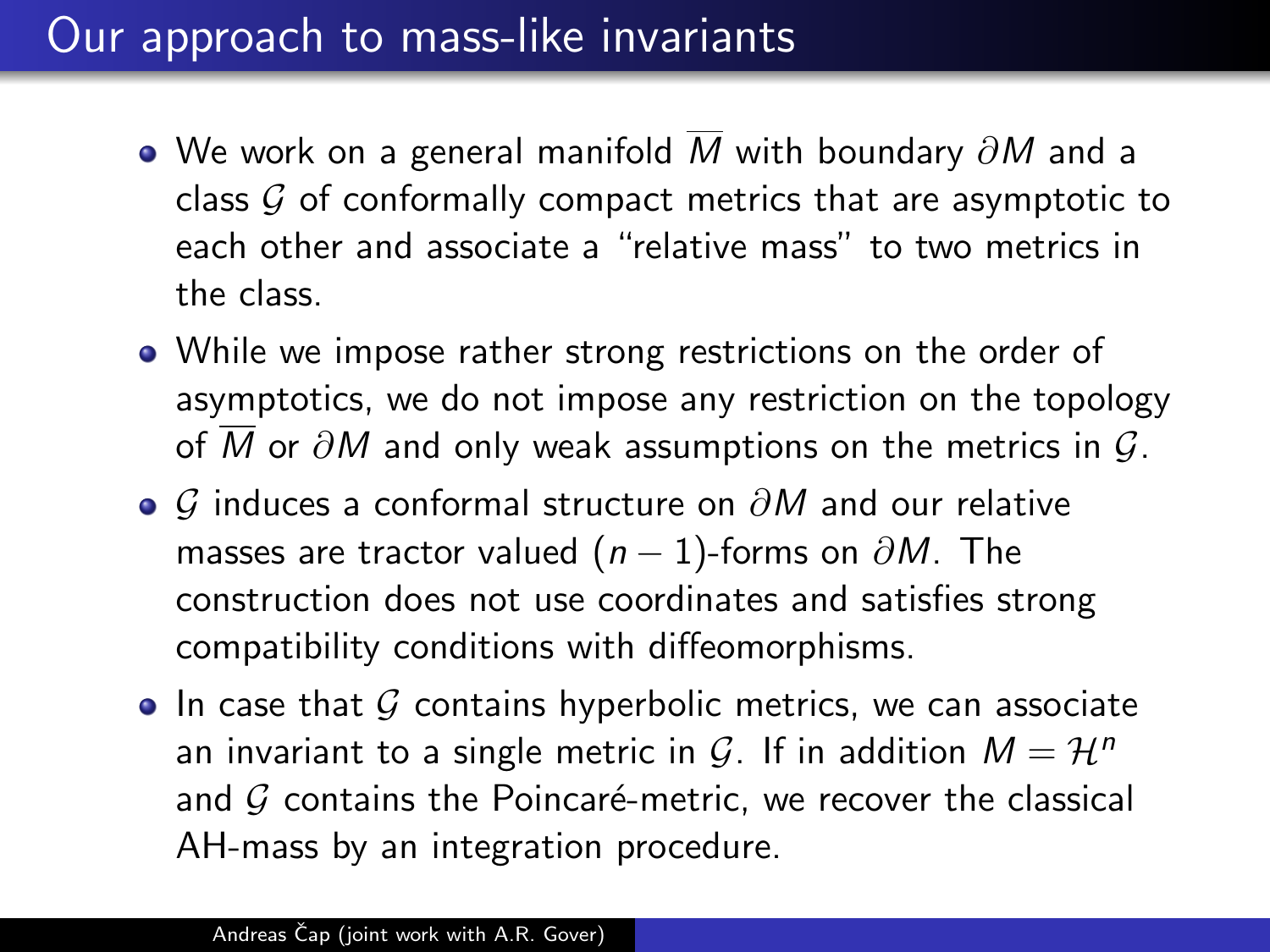On a manifold  $\overline{M} = M \cup \partial M$  with boundary, there is a coordinate-free concept of boundary asymptotics via local defining functions. For  $U \subset \overline{M}$  open and a smooth defining function  $\rho: U \to [0, \infty)$ , any other defining function  $\hat{\rho}$  is of the form  $\hat{\rho} = e^h \rho$  for  $h \in C^\infty(U, \mathbb{R})$ .

For  $f \in C^{\infty}(U,\mathbb{R})$ ,  $f|_{\partial M} = 0$  iff  $f = \rho f_1$  for  $f_1 \in C^{\infty}(U,\mathbb{R})$  ("f is  $\mathcal{O}(\rho)$ "). For  $k>1$ ,  $f$  is  $\mathcal{O}(\rho^k)$  if  $f=\rho^k f_1$  for  $f_1\in C^\infty(U,\mathbb{R})$ . We say that  $f\in C^\infty(U\cap M,\mathbb{R})$  is  $\mathcal O(\rho^{-k})$  iff  $\rho^k f$  admits a smooth extension to all of U.

For  $k \in \mathbb{Z}$ , the fact that f is  $\mathcal{O}(\rho^k)$  does not depend on the choice of  $\rho$ . But the functions  $f_1$  respectively the boundary values of the extensions do depend on  $\rho$ .

This easily extends to tensor fields, e.g. via coordinate functions in charts that meet the boundary and compatibility of the concepts with tensorial operations is easy to analyze.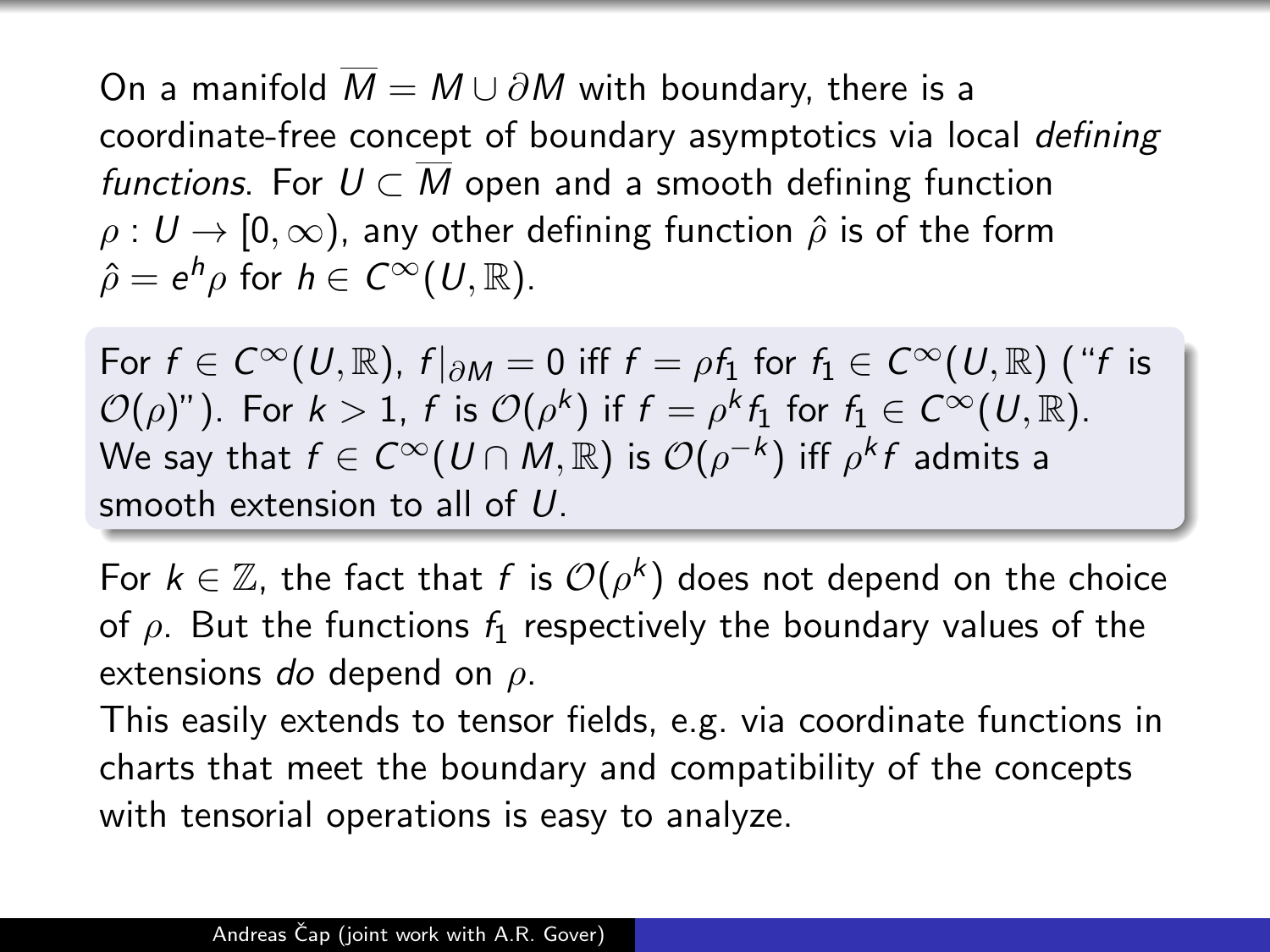For tensor fields  $t_1, t_2 : \overline{M} \to \mathbb{R}$  of the same type and  $k > 0$ , we write  $t_1\sim_k t_2$  iff  $t_1-t_2$  is  $\mathcal{O}(\rho^k).$  This in particular implies that  $t_1|_{\partial M} = t_2|_{\partial M}.$ 

**Example:** Let  $g_{ab}$  be a metric on  $\overline{M}$  with Levi-Civita connection  $\nabla_{\bm{s}}$  and suppose that  $\xi^{\bm{b}} \in \mathfrak{X}(\overline{M})$  is  $\mathcal{O}(\rho^{\bm{k}})$  for fixed  $\bm{k} > 0$ . Then locally  $\xi^b = \rho^k \tilde{\xi}^b$  for  $\tilde{\xi}^b \in \mathfrak{X}(\overline{M})$ . Putting  $\rho_a := d\rho$ , we get  $\nabla_a \xi^b = k \rho^{k-1} \rho_a \tilde{\xi}^b + \rho^k \nabla_a \tilde{\xi}^b$  and the last term is  $\mathcal{O}(\rho^k)$ . Hence  $\nabla_a \xi^b$  is  $\mathcal{O}(\rho^{k-1})$  and  $\nabla_a \xi^b \sim_k k \rho^{k-1} \rho_a \tilde{\xi}^b$ .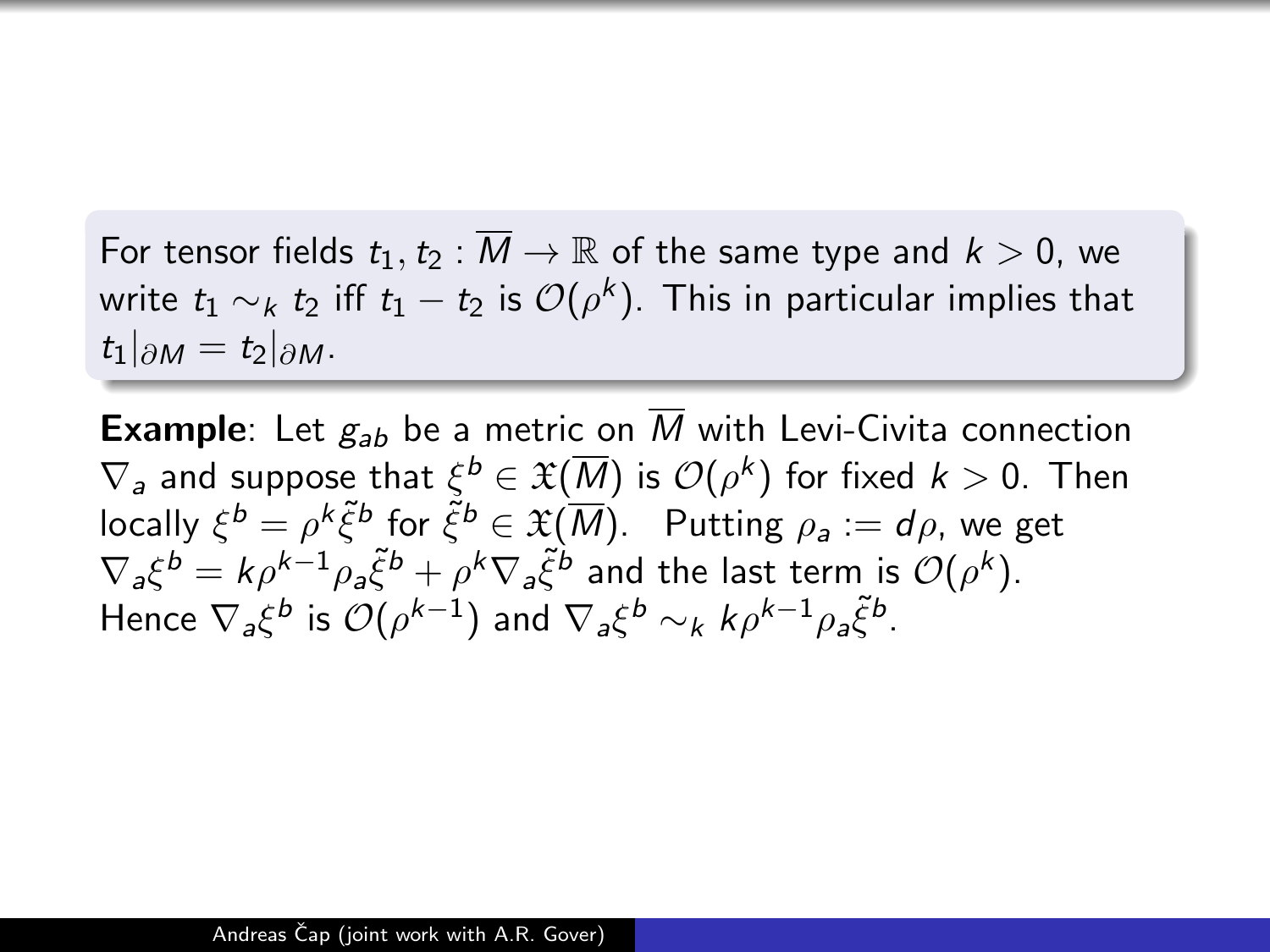## Conformally compact metrics

For  $\overline{M} = M \cup \partial M$ , a Riemannian metric g on M is called *conformally compact* if g is  $\mathcal{O}(\rho^{-2})$  and  $\rho^2 g|_{\partial M}$  is non-degenerate. While  $\rho^2 \boldsymbol{g}|_{\partial\boldsymbol{M}}$  depends on  $\rho$ , one obtains a well defined conformal class on  $\partial M$  ("conformal infinity of  $g$ ").

If  $g$  is conformally compact, then  $(\rho^2 g)^{-1}(d\rho, d\rho)$  is  $\mathcal{O}(1)$  and its boundary value is independent of  $\rho$ . If this is  $\equiv 1$ , g is called locally asymptotically hyperbolic (LAH). This is equivalent to all sectional curvatures of g being asymptotic to  $-1$ .

For a LAH-metric  $g$ , there is a class of distinguished defining functions, namely those for which  $(\rho^2 g)^{-1}(d\rho, d\rho)$  is  $\equiv 1$  on a neighborhood of the boundary.

Recall that conformal compactness of  $g$  is equivalent to the fact that  $\sigma:=\mathsf{vol}_{\mathcal{S}}^{-1/n}\in\mathsf{\Gamma}(\mathcal{E}[1])$  extends by 0 to a defining density for  $\partial M$ . Given the conformal class [g] on  $\overline{M}$ ,  $\sigma$  uniquely determines g.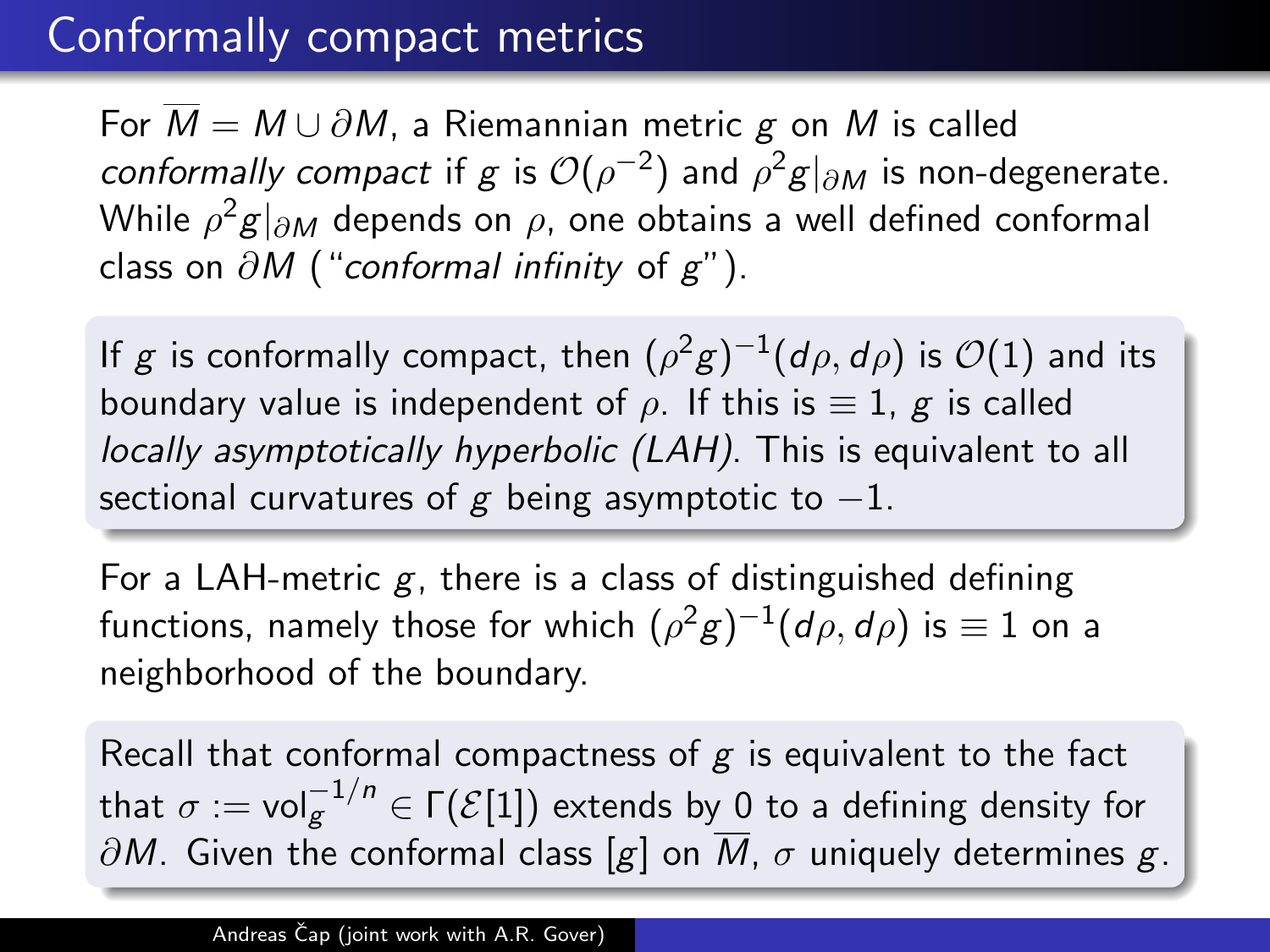Given M of dimension n, we can define an equivalence relation on conformally compact metrics on  $M$  by  $g\sim h$  if  $\rho^2g\sim_n\rho^2h$  and we let  $G$  be one equivalence class. Observe that

- All  $g \in \mathcal{G}$  induce the same conformal infinity on  $\partial M$  ("[ $\mathcal{G}$ ]").
- If some  $g \in \mathcal{G}$  is LAH, then all metrics in  $\mathcal{G}$  are LAH. We will assume this from now on.

Any  $g \in \mathcal{G}$  determines a conformal [g] on M. Different metrics in  $G$  give rise to different conformal classes, but all these classes restrict to  $[G]$  on  $\partial M$ .

Starting from the tractor bundle  $TM$  associated to [g], the boundary tractors  $T \partial M$  (with respect to  $\lbrack \mathcal{G} \rbrack$ ) can be identified with a subbundle of  $\mathcal{T}\overline{M}$ . Hence we get a chance to construct boundary values that are sections of a bundle that depends only on G and not on g. This also works for  $n = 3$ , which is most relevant for applications to GR.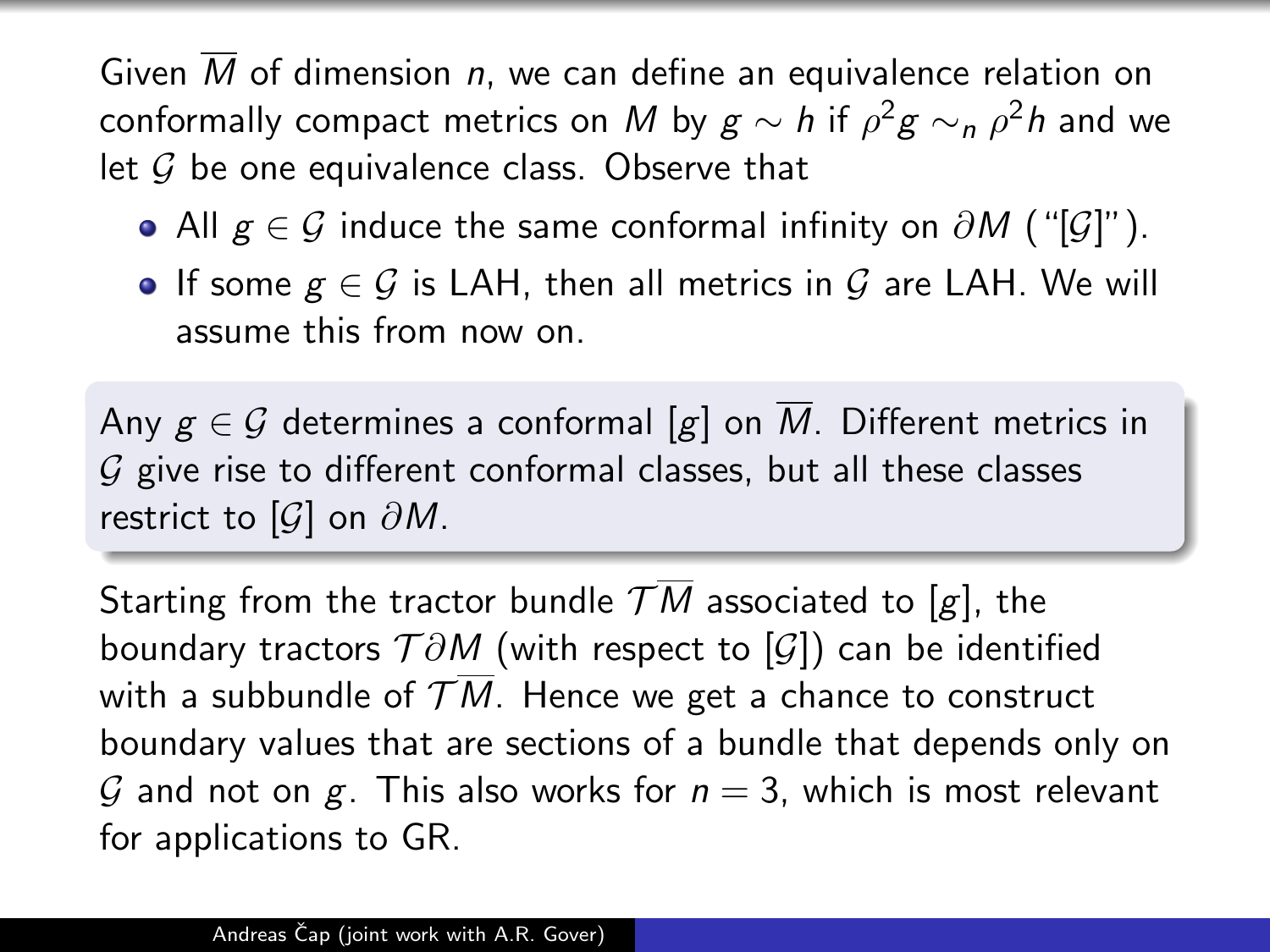Fix  $\overline{M} = M \cup \partial M$  and a class  $\mathcal G$  as above. For  $g, h \in \mathcal G$  we can split  $h_{ab} - g_{ab}$  into a trace-part  $fg_{ab}$  and a trace-free part  $(h_{ab}-g_{ab})^0$ . The trace-part is equivalently encoded by  $\tau - \sigma \in \Gamma(\mathcal{E}[1])$  for the defining densities determined by h and g.

Let D be the tractor-D operator,  $\nabla_a$  the tractor connection and  $\mathcal{S}:\mathsf{\Gamma}(\mathcal{E}_{(ab)_0}[1])\to \mathsf{\Gamma}(\mathcal{E}_{a\mathsf{A}})$  the BGG splitting operator for the conformal class [g] and for  $a_1, a_2 \in \mathbb{R}$  consider

$$
\star_g \left( a_1 \nabla_a D_A(\tau - \sigma) + a_2 S(\sigma (h_{ab} - g_{ab})^0) \right) \in \Omega^{n-1}(M, \mathcal{T}M).
$$

It is easy to see that this is smooth up to the boundary and its boundary value is a multiple of  $X^A$ , hence defining  $c(g, h) \in \Omega^{n-1}(\partial M, \mathcal{T}\partial M)$ . Indeed  $c(g, h)$  can be computed explicitly, and using this, one shows that  $c$  is a cocycle in the sense that  $c(h, g) = -c(g, h)$  and  $c(g, k) = c(g, h) + c(h, k)$ .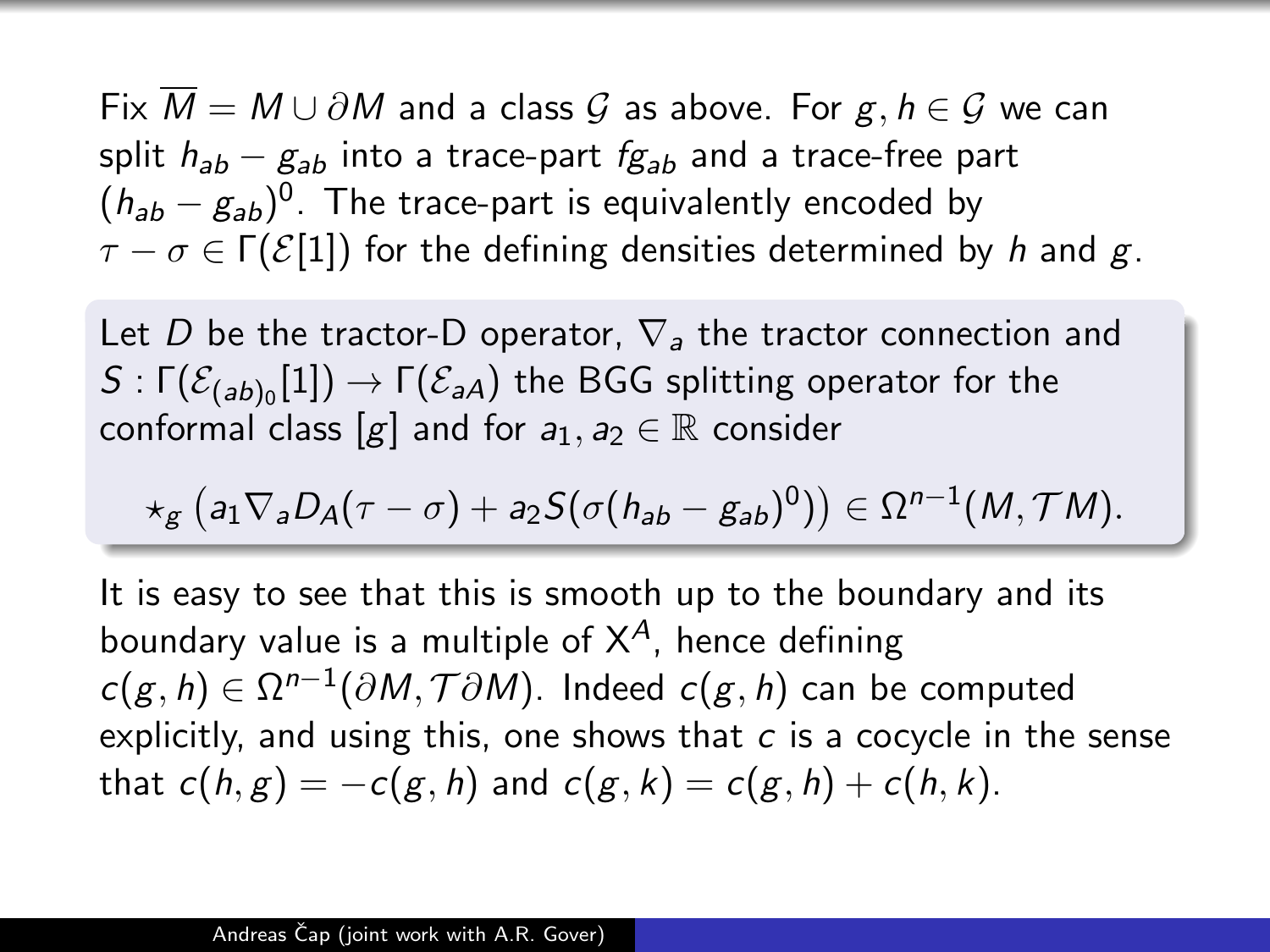Put  $\overline{g}:=\rho^2g$  and let  $\overline{\sigma}\in \Gamma(\mathcal{E}[1])$  be the corresponding density. Put  $\xi^i:=\overline{g}^{ij}\rho_j$  and denote boundary values by  $_\infty.$ Assume that  $h_{ij} = \textit{g}_{ij} + \rho^{n-2}\mu_{ij} + \mathcal{O}(\rho^{n-1})$  and decompose  $\mu_{ij} = \frac{1}{n}$  $\frac{1}{n} \rho^2 \mu g_{ij} + \mu_{ij}^0$ . Then  $c(g,h)$  is given by

$$
\left(a_1\frac{n^2-1}{2}\mu_\infty-a_2(\xi^i\xi^j\mu^0_{ij})_\infty)\right)\text{vol}_{\overline{g}_\infty}\,\overline{\sigma}_\infty^{-1}X^A
$$

Andreas Čap (joint work with A.R. Gover)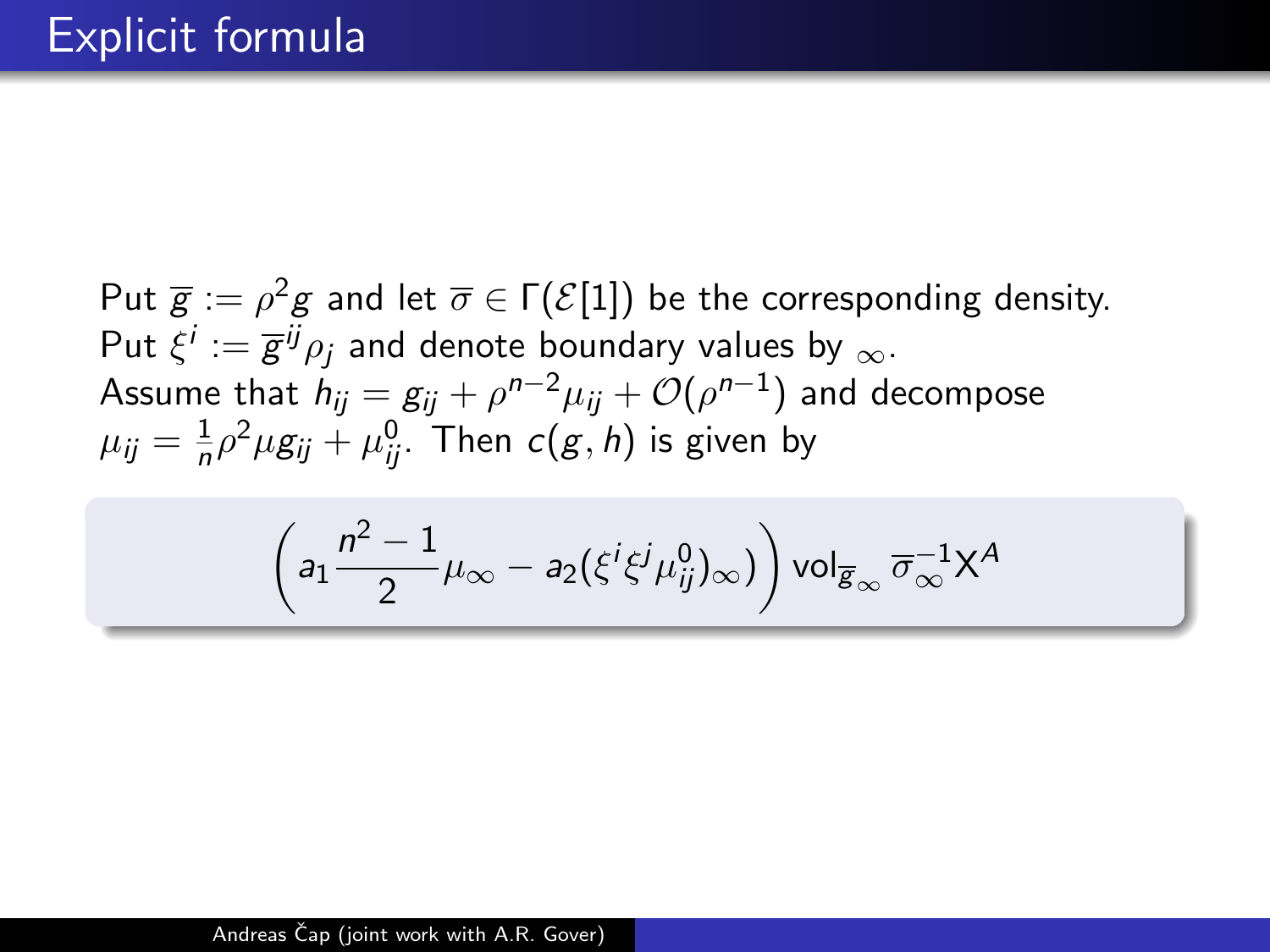Consider a diffeomorphism  $\Phi \in \text{Diff}(\overline{M})$ . If  $\Phi^* g \in \mathcal{G}$  for one  $\mathcal{g} \in \mathcal{G}$ , then  $\Phi^*(\mathcal{G}) \subset \mathcal{G}$  and we denote by  $\mathrm{Diff}_\mathcal{G}(\overline{M})$  the group of these diffeomorphisms.

For  $\Phi \in \mathrm{Diff}_{G}(M)$ ,  $\Phi|_{\partial M}$  by construction is a conformal isometry of  $(\partial M,[\mathcal{G}])$  and hence acts on  $\Omega^{n-1}(\partial M,\mathcal{T}\partial M)$ . Naturality of the construction readily implies  $c(\Phi^*g, \Phi^*h) = (\Phi|_{\partial M})^*(c(g, h))$ for any  $\Phi \in \mathrm{Diff}_G(\overline{M})$ .

There is a well defined concept of diffeomorphisms of  $M$  being asymptotic to each other to some order  $k > 0$ , and we denote this by  $\Phi \sim_k \tilde{\Phi}$ . Most easily,  $\Phi \sim_k \tilde{\Phi} \iff f \circ \Phi \sim_k f \circ \tilde{\Phi}$  for any  $f\in C^\infty(\overline{M},\mathbb{R}).$  Denote by  $\mathrm{Diff}_0^k(\overline{M})$  the group of those  $\Phi$  such that  $\Phi \sim_k \text{id}$ . With some effort, one proves

#### Theorem

 $\mathsf{Diff}^{n+1}_0(\overline{M})\subset\mathsf{Diff}_{\mathcal{G}}(\overline{M})$  and it consists of those  $\Phi\in\mathsf{Diff}_{\mathcal{G}}(\overline{M})$ such that  $\Phi|_{\partial M} = id$ .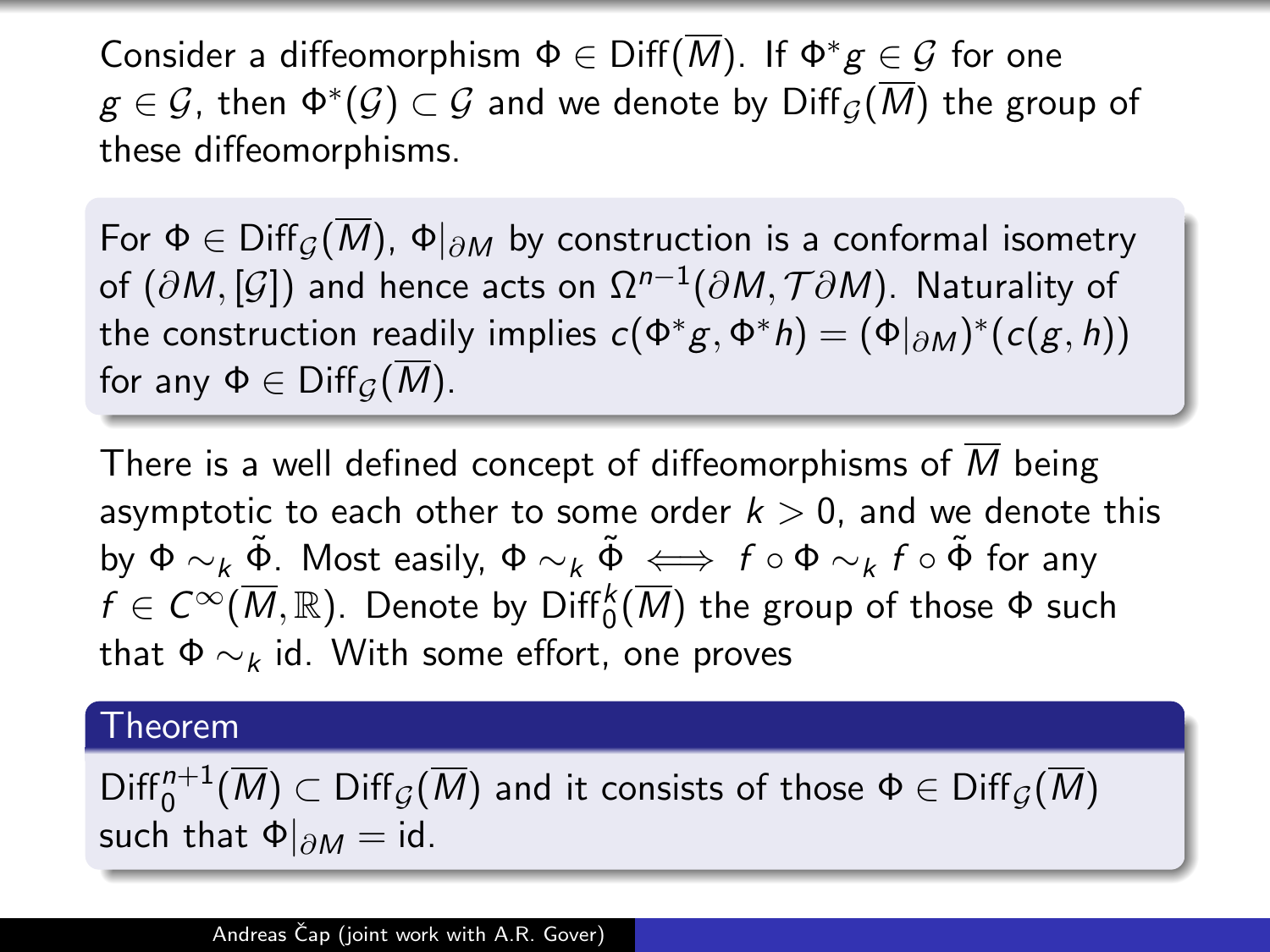The key to this result is that elements of  $\mathrm{Diff}^{n+1}_0(\overline{M})$  are closely related to distinguished defining functions. For an LAH metric  $g$ call a local defining function  $\rho$  adapted to g if  $(\rho^2 g)^{-1}(d\rho,d\rho)\equiv 1$  on some neighborhood of the boundary. It is well known that one can locally find unique adapted defining functions  $\rho$  for any prescribed boundary value of  $\rho^2 g$ .

Given  $\rho$  adapted to g and  $\rho$ , we say that  $h \in \mathcal{G}$  is aligned with  $(g, \rho)$  iff  $g^{ac}\rho_c$  inserts trivially into  $h_{ab}-g_{ab}$ . This implies that  $\rho$ is adapted to  $h$ , too.

#### Key theorem

 $(1)$  Given  $g,h\in\mathcal{G}$  and  $\rho$  adapted to  $g$ , there is  $\Psi\in{\rm Diff}^{n+1}_0(\overline{M})$ such that  $\Psi^* h$  is aligned with  $(g, \rho)$ . This condition uniquely determines Ψ locally around the boundary. (2) For the diffeomorphism  $\Psi$  from (1), the boundary quantities associated to  $\Psi^* h - g$  can be explicitly computed from those associated to  $h - g$ .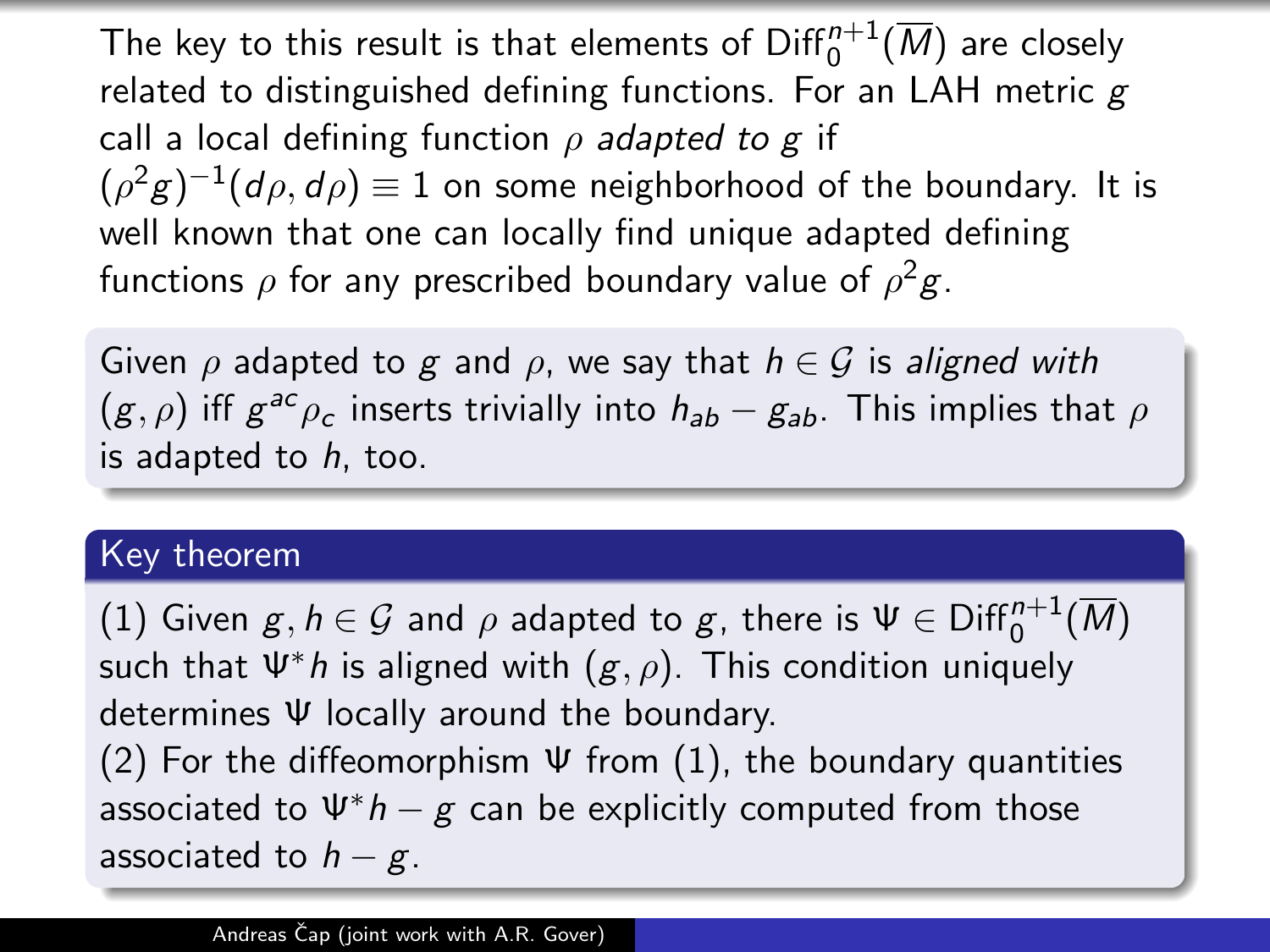Suppose that  $h_{ij}=g_{ij}+\rho^{n-2}\mu_{ij}$  and  $(\Psi^*h)_{ij}-g_{ij}=\rho^{n-2}\tilde{\mu}_{ij}.$  As before, put  $\xi^i := \rho^{-2} g^{ij} \rho_j.$  Then  $\tilde{\mu}_{ij}$  is given by

$$
\mu_{ij} - \rho_i \mu_j \varepsilon \xi^{\ell} - \rho_j \mu_i \varepsilon \xi^{\ell} + \frac{1}{n} \xi^k \mu_k \varepsilon \xi^{\ell} (\rho^2 g_{ij} + (n-1)\rho_i \rho_j) + \mathcal{O}(\rho)
$$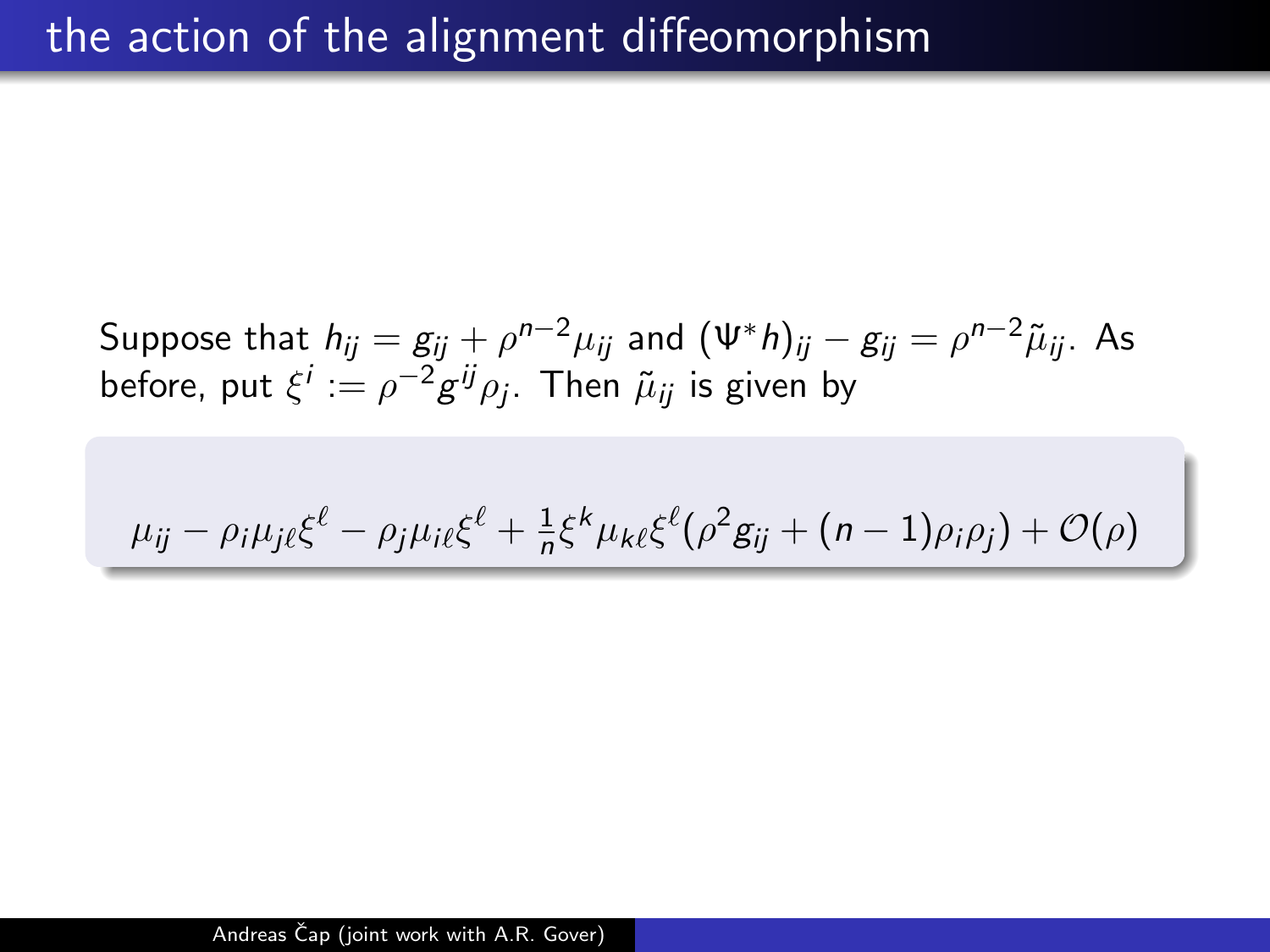Together with the explicit formula for c mentioned above this implies that putting  $a_1 = \frac{a}{n}$  $\frac{a}{n}$  and  $a_2 = \frac{a}{2}$  $\frac{a}{2}$  for some  $a \in \mathbb{R}$ , we obtain  $c(g, h) = c(g, \Psi^*h)$  where  $\Psi$  is the diffeomorphism that aligns h to  $(g, \rho)$ . Uniqueness of this diffeomorphism locally around the boundary easily implies an additional invariance property.

#### **Corollary**

For any  $a \in \mathbb{R}$ ,  $a_1 = \frac{a}{n}$  $\frac{a}{n}$  and  $a_2 = \frac{a}{2}$  $\frac{a}{2}$  give rise to a cocycle  $c$  such that for any  $g,h\in\mathcal{G}$  and  $\Phi\in\mathrm{Diff}^{n+1}_0(\overline{M})$  we get  $c(g, h) = c(g, \Phi^* h).$ 

Assume that for each  $x \in \partial M$ , there is an open neighborhood U of x and a metric  $g \in \mathcal{G}$  which is hyperbolic on U. By results of Fefferman-Graham, any two such metrics are locally diffeomorphic by a diffeomorphism fixing the boundary.

This implies that for  $h \in \mathcal{G}$  and  $a_1, a_2$  as above,  $c(g, h)|_U$  is the same for all hyperbolic metrics  $g$  on U, so these glue together to an invariant  $c(h)\in \Omega^{n-1}(\partial M,\mathcal{T}\partial M)$  such that  $c(\Phi^* h) = (\Phi|_{\partial M})^* c(h)$  for any  $\Phi \in \text{Diff}_{\mathcal{G}}(M)$ .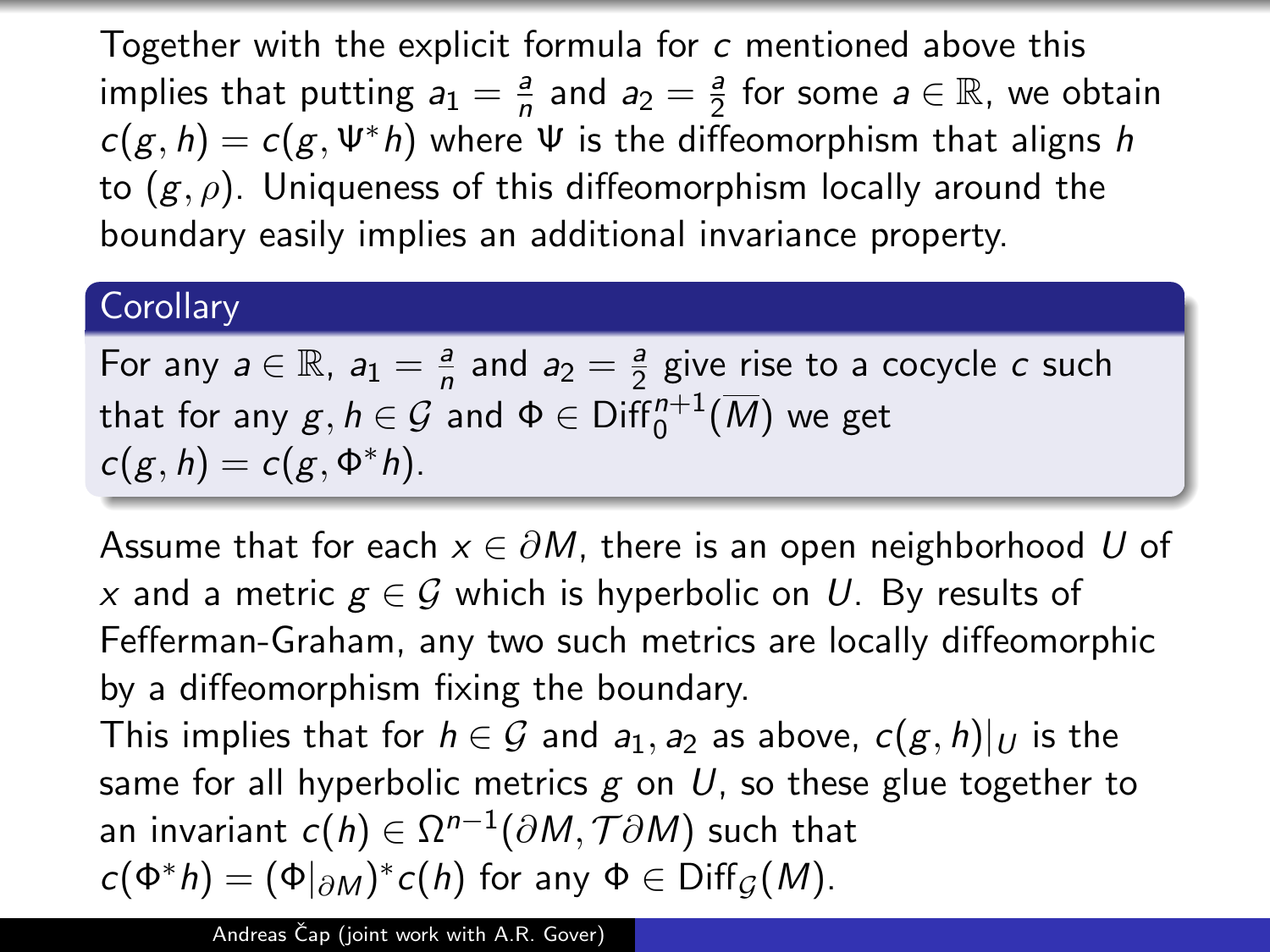Let us finally assume that M is a neighborhood of the boundary in hyperbolic space and G contains the Poincaré metric g. Then [G] is the round conformal structure on  $\partial M=S^{n-1}$  and  $\mathcal{T}\partial M$  is globally trivialized by parallel sections. For a parallel frame  $\{s_i\}$ and  $h\in\mathcal{G}$  we can expand  $\mathsf{c}(h)=\sum\varphi_i s_i$  for  $\varphi_i\in\Omega^{n-1}(S^{n-1})$  and then consider  $\sum (\int_{\mathcal S^{n-1}} \varphi_i) s_i \in \Gamma(\mathcal TS^{n-1}).$  This is independent of the choice of frame and hence defines a global invariant  $C(h) := \int_{S^{n-1}} c(h)$ , which is a parallel tractor on  $S^{n-1}$ .

Let  $\langle , \rangle$  be the tractor metric. Then for a global parallel frame  $\{s_i\}$  as above, we can consider  $\langle C(h), s_i\rangle = \int_{S^{n-1}} \langle c(h), s_i\rangle$ . Now  $c(h)$  is a boundary value anyway, so if we realize the  $s_i$  as boundary values of interior tractors  $\widetilde{s}_i$ , we can write  $\int_{\mathcal S^{n-1}} \langle c(h),s_i\rangle$ as a limit of integrals over large spheres.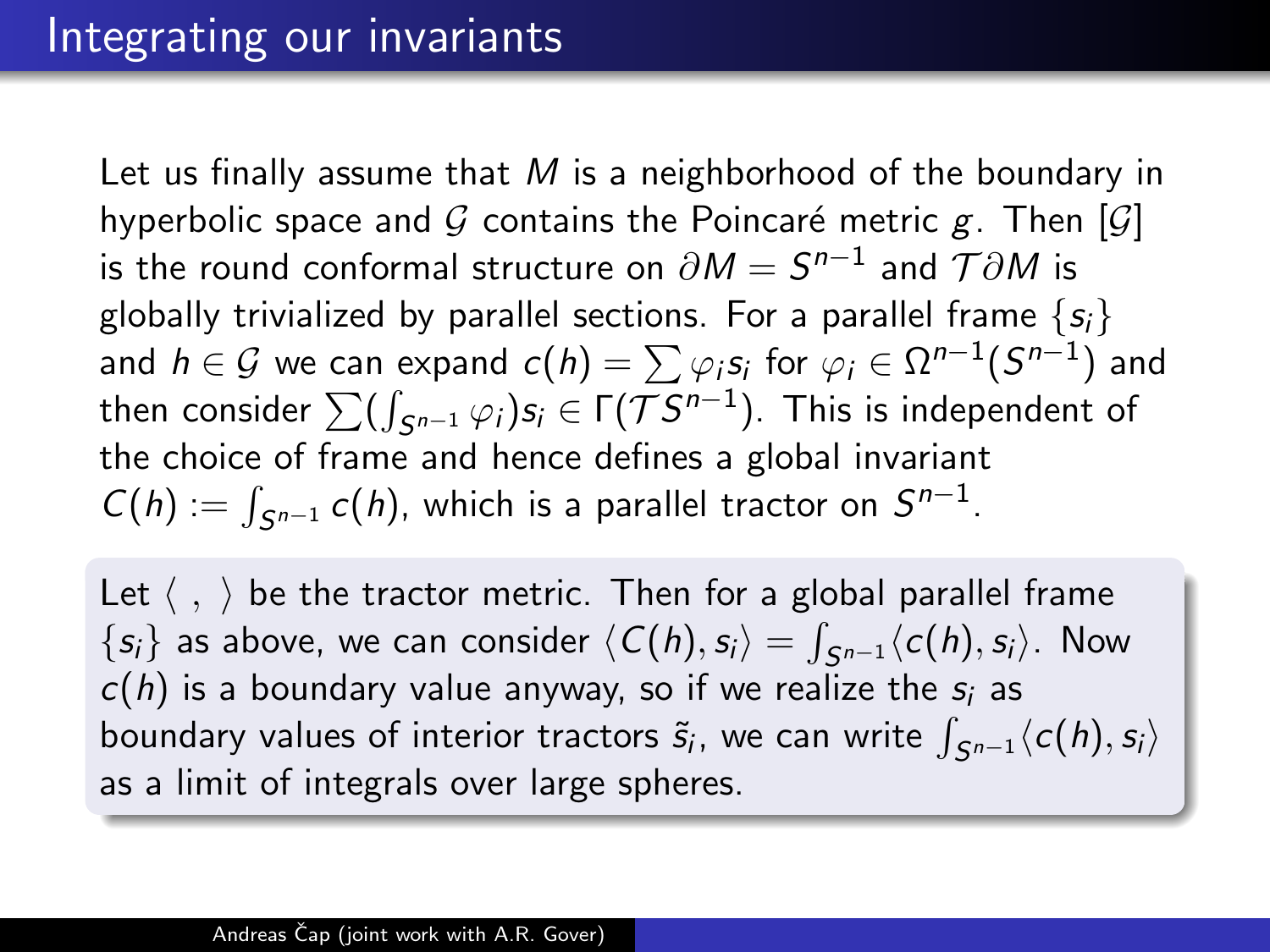## Relation to the AH mass

Let  $\sigma \in \Gamma(\mathcal{E}[1])$  be the density determined by the Poincaré metric  $g$ . Then parallel sections of  $\mathcal{TS}^{n-1}$  are exactly the boundary values of the parallel tractors  $\tilde{s}_V := D(V\sigma)$ , where V is a solution of the KID equation

$$
\nabla_a \nabla_b V - g_{ab} \Delta V + (n-1) g_{ab} V = 0.
$$

(Also  $D(\sigma)$  is a parallel section of  $\mathcal{T}\overline{M}$ , but its boundary value is the normal tractor for  $\partial M=S^{n-1}.)$ 

Writing  $\tilde{c}(g, h)$  for the interior tractor valued form, we know that this approaches a multiple of  $X^A$  at the boundary. This easily implies that, up to terms we can replace  $\langle \tilde{c}(g, h), \tilde{s}_V \rangle$  by the product of the bottom slot of  $\tilde{c}(g, h)$  with  $V\sigma$  without changing the limit of the integral.

A direct computation then shows that, for the right choice of a,  $\int_{\partial M}\langle c(h),s_V\rangle$  equals the limit of the mass integral of  $h$  associated to V by Chrusciel-Herzlich.